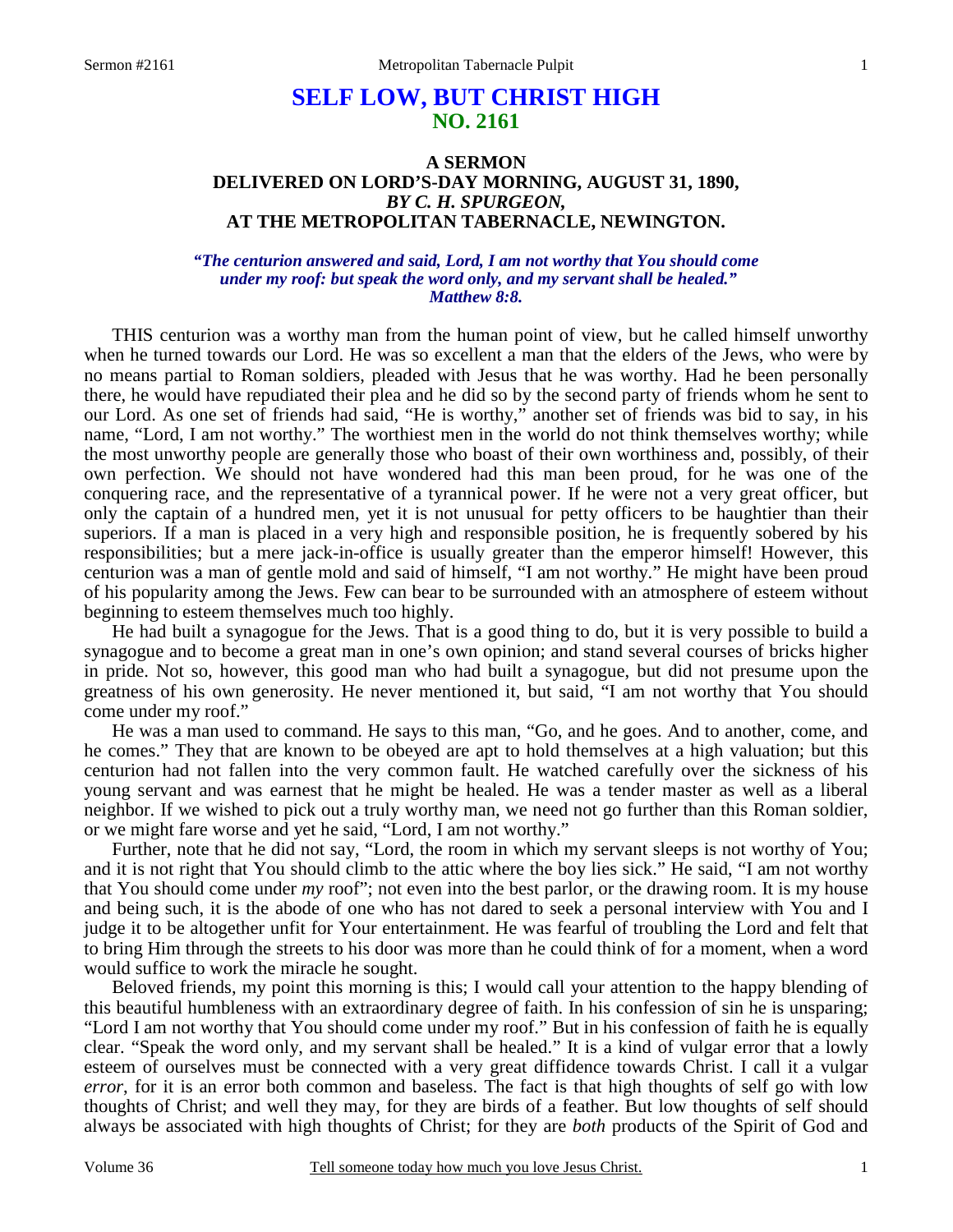they help each other. Our unworthiness is a foil to the brightness of our Lord's infinite grace. We sink deep in humility, but soar high in assurance. As we decrease, Christ increases.

 To make this point clear, I shall say, first of all, that *a sense of unworthiness is very desirable and commendable.* But secondly, that *a sense of unworthiness can be very wrongly used,* and can even be made the occasion of grave sin. Then, thirdly, I shall add that *a sense of unworthiness finds a fit companion in a strong faith in Christ*. Of this the text supplies us with an instance. May the Holy Spirit help our meditations and make them truly profitable!

**I.** First, then, A SENSE OF UNWORTHINESS IS VERY DESIRABLE AND COMMENDABLE. Some of you are destitute of it. I dare say you think it a mean and miserable thing. You suppose it would injure your manliness, lower your self-respect and dampen your courage. Dear friends, the manliness which feeds on sin is a poisonous fungus which grows out of the rottenness of a corrupt heart. May it be taken away from us! Any condition of mind which is founded on a falsehood must be an evil one; it is a bubble blown by ignorant conceit. Let us not desire more self-respect, manliness, or courage than will be consistent with the truth of things.

 I commend a sense of our unworthiness because *it is a sense of what is true*. When a man thinks himself unworthy before the Lord, his thoughts are right. When he feels that he could not be saved by the merit of his own works, for his works are faulty and defiled, then he judges according to fact. Whatever result a thought may have upon us, whether it makes us happy or makes us sad, this is a secondary matter; the main point with an honest mind must always be; is it true? If it is a truthful thought, I ought at once to entertain it, cost me what it may. Should the truth create devastation within my soul and destroy all my fair hopes and promising fancies, it must be so, for the most painful effect of truth is better for me than the most flattering results of falsehood. Better the suffering of truth than the kisses of deceit. The arrow which pierces the heart of self-conceit is a blessing! If you take a very lowly view of yourself, some may call you morbid but they know not of what spirit you are. Humility is healthy; lowliness is no disease. When we think worse and worse of ourselves, we are getting nearer and nearer to the truth. We are by nature depraved, degraded, guilty and worthy of the wrath of God. If any hard thing can be imagined against fallen man, it is assuredly true of him. What worse character can be given to human nature than that which is drawn by the pen of inspiration in the third chapter of the Epistle to the Romans? Oh, that God would make us lowly in spirit and fill us with a deep feeling of our own unworthiness; for this will only be revealing to us the truth and delivering us from the way of falsehood.

 In the next place, note that *a deep sense of unworthiness is no proof that a man has grossly sinned*. It may be viewed in quite the opposite light; if the man had been heinously wicked his conscience would have lost its sensitiveness; and he would not, in all probability, have felt his unworthiness so keenly. He that has high thoughts of himself is not necessarily a man of clean life and, on the other hand, he that has very depreciatory thoughts of himself is not thereby proven to be worse than others. He that feels himself unworthy has something about him that God esteems. We are sure of this, for when the Lord seeks a lodging among men, though He might have His choice of palaces, He nevertheless deigns to say, "I dwell in the high and holy place, with him also that is of a contrite and humble spirit, to revive the spirit of the humble, and to revive the heart of the contrite ones." Do not judge men by their estimates of themselves, or if you do, take this as your guide, that he that humbles himself is to be exalted and he that exalts himself is to be abased. He that is great is little; let him that is little to himself be all the greater with you. God loves not those who boast; He has filled the hungry with good things, but the rich He has sent away empty.

 I commend this sense of unworthiness because *it has a tendency to make a man kind to others*. He who thinks highly of himself, another man may think a nobody. Pride has no heart and will rather turn a sick servant out of doors than seek a physician for him. If a man is proud he will say, "I am a man under authority, having soldiers under me. I am not to be worried by having sick boys to look after." Sympathy, tenderness and the valuation of others are strangers in the house of the proud; but they take up their abode with those who think themselves unworthy. Beloved, it is well to think little of yourselves, for then you will have more thought to spare for the sorrows of others. If you know yourself to be unworthy, you will cheerfully recognize the claims of others and will feel that it is not beneath you to care for the poorest and most obscure. There is some trace of a work of divine grace in your heart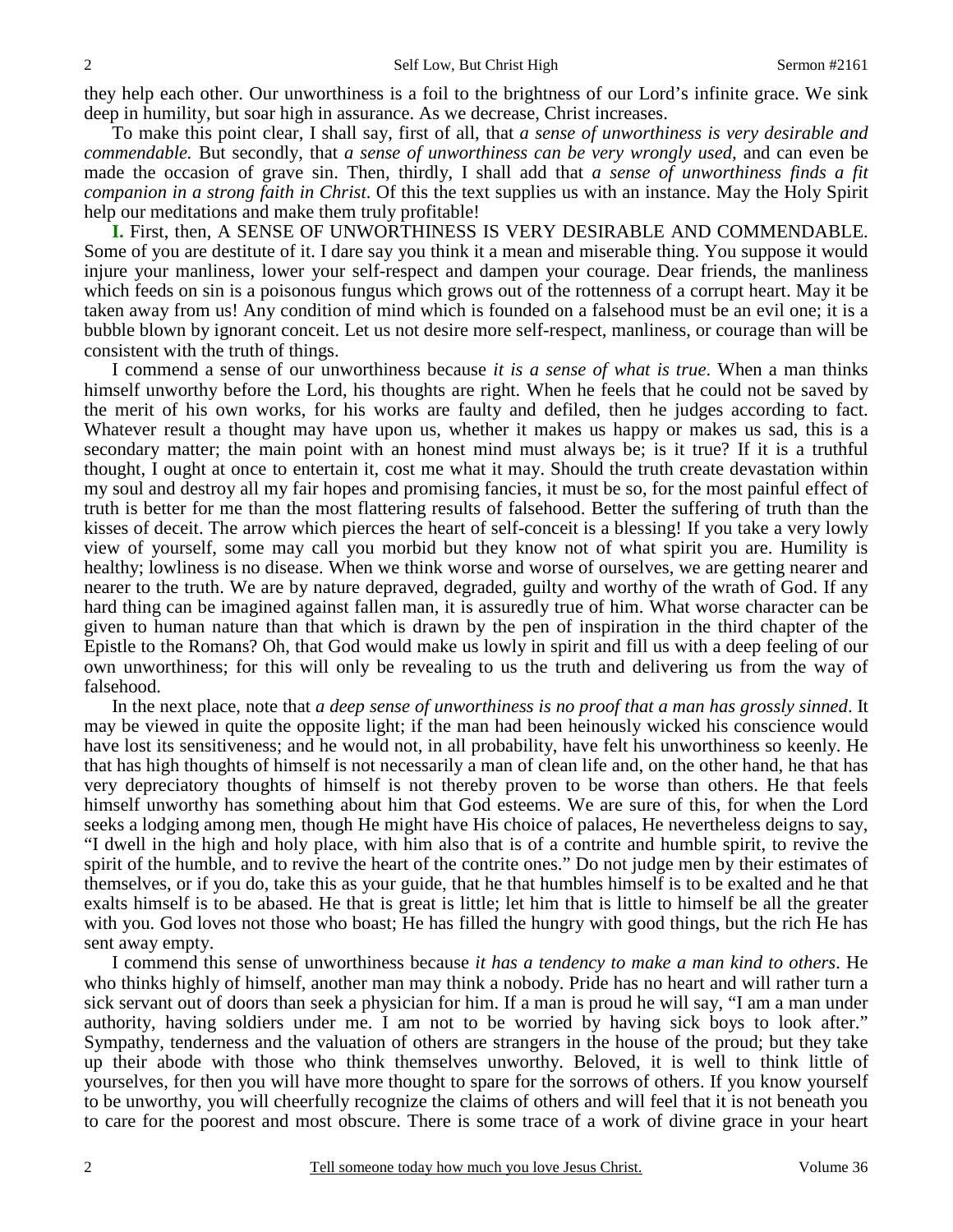3

when you have a love to your neighbor because you feel that you are no better than he. This is infinitely better than to be so great that you can trample down the crowd in your imperial and imperious dignity and look down with contempt upon the many who have not attained to that eminent degree of honor which you suppose yourself to be enjoying. The great man, the very great man, the highly-deserving man, the person who is a right honorable and worshipful personage rides roughshod over his fellows, and crushes them without compunction if they lie in his way, and may hinder his design. But the consciously unworthy man, the man who feels that he owes everything to the mercy of God and must still depend upon that mercy and that mercy only, will be tender and gentle towards his fellow sinners and speak comfortably unto them.

 We commend again this sense of unworthiness because *it makes man lowly towards the Savior*. Of all things that are contemptible, a proud bearing towards the Lord Jesus is the most hateful; yet it is by no means unusual. Some seem to fancy that Jesus is a servant at their beck and call. They talk about His salvation as though He *ought* to give it and they could claim it for themselves and all mankind. If we speak about the sovereign choice of some unto eternal life, they begin chattering about injustice and partiality; as if any guilty man had a right to anything from the Lord of glory; except the dreadful right to be punished for his sins! I think I hear the Master say, "May I not do as I will with My own?" Many of those who pretend to be the advocates of divine grace are the betrayers of it and snatch from its hand the silver scepter of its sovereignty. Beloved, it is well in prayer to come to our Lord, not as creditors seeking a debt but as condemned criminals, begging for a free pardon. We have no claim on God. If He chooses to save us, it must be of His own free grace. Let us come humbly, saying, "Lord, I am not worthy that You should come under my roof. That You should die for me remains the greatest of all miracles in my esteem. That You should choose me and call me; and pardon me and save me; is a world of wonders at which my soul stands gratefully amazed! Why me? How could You look on such a dead dog as I am!" Our right state of heart, when dealing with our Lord Jesus, is that of the penitent washing His feet with tears, or of the leper who fell at His feet and worshipped Him. If we would come to the Savior of sinners, we must come *as* sinners. We must come as humble petitioners and not as those who proudly fancy that they have a claim upon the grace of God.

 A sense of unworthiness is exceedingly useful because *it puts a man where God can bless him*. "Oh," you ask, "where is that?" The Lord will only act in conformity with His own attributes. God will always be God and as He will be God alone in creation, so He will certainly be God alone in the *new* creation. Our only right position before God is to know that we are undeserving and unworthy while He is holy and glorious. We must hear Him say, "I am God and beside Me there is none else," or we shall never look unto Him to be saved. If I am somebody and I stand up with my rights and my claims, God cannot bless me without conceding to me that which He never will concede! How dare I *claim* that which He calls a free gift! How often have I made this place ring with that voice of the Lord, "I will have mercy on whom I will have mercy, and I will have compassion on whom I will have compassion"! Depend upon it, God will be God! And if you will not be saved without His leaving the throne of His sovereignty, then you will perish without hope! He will be King and Lord in the work of salvation; you must take it as His free gift or die without it! If it is of divine grace it cannot be of *right*; the things are contradictory! Unutterably great is His pity! Immeasurable is His mercy; but He will have no pity for those whose proud self-will stands out against His sovereign grace! O sinner, if you would be pardoned, you must confess that the Lord is King! Your touch of Jesus Himself must be like that of Thomas when he put his finger in the wound, and cried, "My Lord, and my God"! You must have Jesus to be Lord and God to you or He will be nothing to you. Beloved, no man will yield to this till he has a thorough conviction of his own unworthiness. We are not worthy to be saved; if we were, it would be of *debt* and not of grace. We are not worthy to receive any good from the hand of an offended God; if we were, we should make our appeal to justice, and mercy would not be needed! Come, dear hearers, let us bow before the Lord and admit that He alone is King! Let us confess that we deserve nothing but His wrath—

*"If sudden vengeance seize my breath, I must pronounce You just in death. And if my soul were sent to hell, Your righteous law approves it well."* 

It is assuredly so, and therefore we put in no claim, but simply cry, "O God, be merciful to me."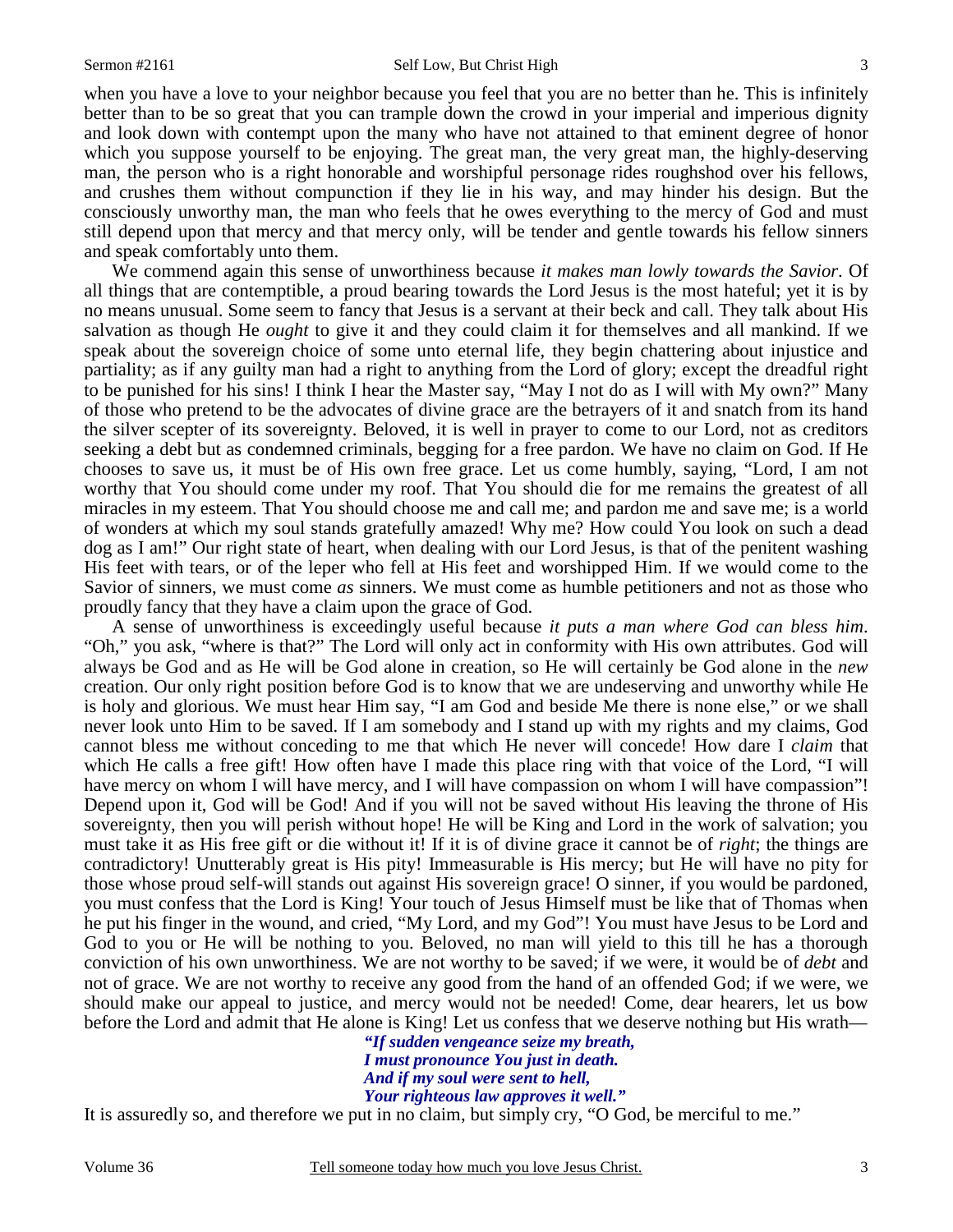This state of mind, once more, *makes a man in love with the simple Word of God*. This man, because he was not worthy, did not ask of Christ any mystic words or imposing ceremonies, or even so much as a visit to his house. No, he was content that the Lord should speak the word! It is our proud human nature that so much sighs for finery and pomp; we would gladly go to heaven by some royal road or glittering way; we want to be saved to music and perfected by paraphernalia! We would like to be forgiven, but we must have a visible priest in full canonicals; and we must have a decorated altar and a show of candles in the daylight! Gewgaws are needed to conceal the humiliation of being saved by pure grace! But a soul that feels its own unworthiness cries, "Lord, save me in Your own way. Your Word is enough for me. Speak the word of command and it suffices me." We read, "He sent His word, and healed them" (Psa 107:20), and a sense of unworthiness will make us content to be saved in that most simple manner. Humble souls love a plain gospel. I know what some are; they read a book which contains the gospel and because it is very simple, they say, "This will do for my servant girl, or for the laborer in my field." But for themselves they seek something more difficult to understand and consequently more flattering to their pride. Many people like a preacher who can confuse the gospel for them; plain speech offends them. We are overdone with such folk in this generation. Certain people, when they hear what they cannot comprehend, say fervently, "What a wonderful discourse! I delight in a man of culture who raises the tone of preaching above what the lower classes can understand." They are fools that talk so! The more plain the word, the more likely it is to be the Word of God. Did not Paul say, "Seeing we have received this ministry, we use great plainness of speech"? The gospel is not sent into the world for the *elite*, for the few choice souls that read the reviews. The gospel is sent into the world for "every creature" and if it is meant for "every creature," it must be made so plain that even non-readers may be able to comprehend it and persons with the least education, or none at all, may be able to grasp it. You, learned Sir, may like a highly-finished gospel which only a half-dozen gentlemen like yourself can comprehend, but I like the common salvation, the good news for the crowd, the writing which he that runs can read. Does not your candor and humanity admit that it is well that the gospel should be simple enough for the poor and the illiterate, since they need salvation as well as the educated? I would to God that a sense of unworthiness brought us all down from those pinnacles of the temple of vanity where we stand in mutual admiration, but in awful danger of a fall. Oh, that the heavenly Wisdom would make us willing to be saved like commonplace sinners; willing for Christ not to come to our house, but to give the word of command by which the miracle of grace would be worked!

 Now, beloved friends, I leave that point, only putting it thus—Do you know your own unworthiness? I do not ask you whether you have been racked with terrors, nor whether you have been tormented with doubts, nor whether you have been drowned in despair; that may be, or may not be. But are you willing to subscribe to this; that you are not worthy? That a sentence of condemnation may fitly be passed upon you and if you are saved it must be of free grace alone?

**II.** But now, secondly, I have to show you that THIS SENSE OF UNWORTHINESS CAN BE WRONGLY USED and is often perverted to ruinous ends.

 Yonder is a person who cries, "I hear the gospel, but *I cannot believe that it is intended for me*. I cannot think I am aimed at in the proclamation of free forgiveness and gracious acceptance." friend, why not? "Well, I am unworthy." Listen! Is there a man on earth who is not unworthy? Hear the words of Jesus; "Go you into all the world and preach the gospel to every creature. He that believes and is baptized shall be saved; but he that believes not shall be damned." We are not sent to every *worthy* creature, but to "every creature," worthy or unworthy! Are you not a creature? Well, then, the gospel is to be preached to *you*. And do you think God means it to be preached to you as a mere form or a grim farce? Has it no relation to *you?* Do you believe after believing and being baptized according to the divine command, God will say, "I never meant that promise for you"? It is atrocious that you should think so! It is a new and grievous sin to imagine that the Lord would run back from His word! You are unworthy. We grant it; but does that make God false? You are unworthy, more unworthy than you know; but does that prove the Lord to be untrue? Will He tantalize men by sending them a gospel which is not intended for them? Will He put salvation before them and bid them believe in Jesus for salvation, when He never means to give it to them even if they do comply with the conditions He has laid down? Come, come! I will go with you as far as you like in your confession of your own unworthiness, but I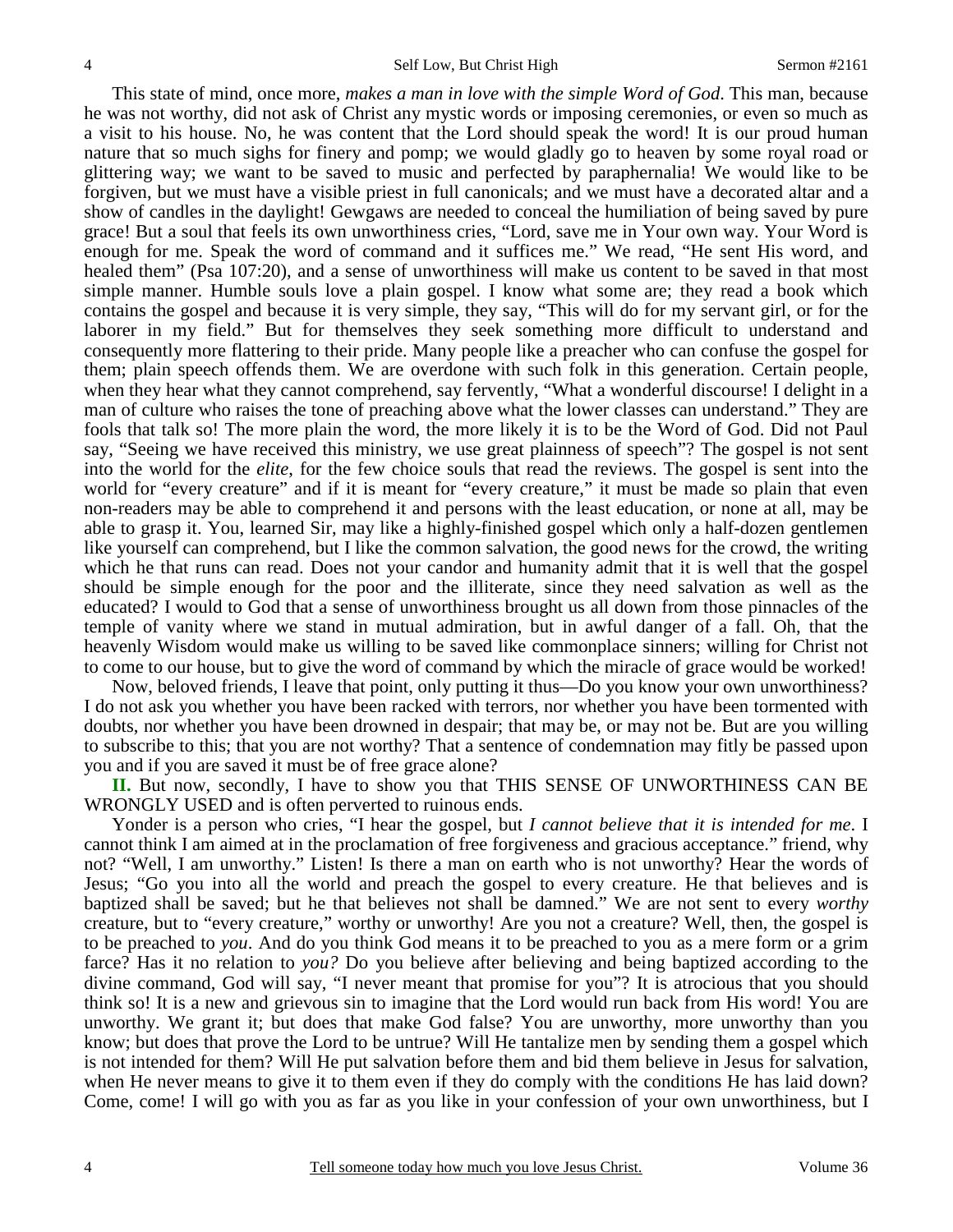#### Sermon #2161 Self Low, But Christ High

cannot tolerate your making God unworthy because *you* are unworthy! He will keep His word, however false *you* may be! Every soul that believes in Christ Jesus has everlasting life.

 I have seen this same evil come up in the form of *doubt as to the mercy of God*. When a man's sin appears very great, he is apt to say, "God cannot have mercy upon *me*." Now, sir, you shall be allowed to be the chief of sinners if you feel yourself to be so; but you cannot be allowed to deny the omnipotence of God! You are sadly unworthy; but it is in the unworthy that divine grace finds its sphere of operation; and you must not limit the power of that grace which comes to men through Christ Jesus. The Lord delights in mercy and do you doubt it? Do you dare say that He cannot have mercy on whom He will have mercy? Why, that denies the whole body of Scripture throughout which He declares to us that, "All manner of sin and blasphemy shall be forgiven unto men." He testifies that, "The blood of Jesus Christ His Son cleanses us from all sin." Do you deny this? He puts it expressly, "Though your sins are as scarlet, they shall be as white as snow; though they are red like crimson, they shall be as wool." You know these promises! Will you call them lies and so make *God* a liar? Your unworthiness must not be allowed to be used as an argument for the denial of God's glorious attribute of mercy. Does He not say; "Let the wicked forsake his way, and the unrighteous man his thoughts; and let him return unto the Lord, and He will have mercy upon him; and to our God, for He will abundantly pardon"? Which is true, you or God? Depend upon it the lie is not with Him! Oh, let it not be with you; but now, even now, believe that His mercy endures forever and that where sin abounded grace did much more abound.

 Poor creatures have even gone the length of *doubting the power of the blood of Jesus to cleanse them*. If you talk so, I must put my hand on your mouth; you must not say another word of that sort! Is it not enough that you have bespattered yourself with sin? Must you now asperse your Savior? Will you trample on the blood of Christ? Will you deny its cleansing power? As He is God as well as man, our Lord's sacrifice has an infinite virtue in it and we cannot endure that you, guilty as you are, should add to all your former crimes this highest and most ungenerous iniquity of charging the blood of Christ with a lack of cleansing power! Will you call God a liar in regard to his own Son? O sirs, if you perish it will not be because the blood has too little efficacy; it will be because you have not believed on the name of the Son of God; and will not come unto Him that you might have life!

 We have known persons, under deep distress, *doubt the promise of God*. A great and sure promise, which obviously belonged to them, they have set aside, saying, "It is too good to be true. I cannot believe it because I am so unworthy." Again I follow the same mode of reply; *you* may be a liar, but do not make God one! *You* may have made many promises which you have broken, but do not charge God with doing so! You have vowed that you would do this and that and you have forgotten your pledges and thrown your promises into forgetfulness; but dream not that God will do so! He is not a man that He should lie! O man, I pray you, if you feel as if you were on the brink of hell, yet do not doubt God's faithfulness to His promise! Do not cast a doubt upon His truthfulness; that would be a superfluity of naughtiness! I feel, sometimes, that even if I were lost, I must still believe God to be true. "Though He slay me, yet will I trust in Him." Here, put the killing sword to my bare neck and let me die the death I deserve; but I will still believe that God is good and true! O Jehovah, You do keep Your word! Such faith is not one jot greater than the Lord deserves of us, for He has never deceived us and He never will. Dear heart, do take the promise of God to mean what it says and believe it. Suppose somebody were to trust himself with Christ for salvation and were to believe God would, therefore, save him and yet he should not be saved; what then? I will not suppose such a case! But I will wait till you find me an actual instance, and then I will consider how to answer you. Why, if a soul that trusted in the promise of God and fled to Christ for refuge could be sent down to hell, the legions of the infernal pit would exhibit him as a trophy of their victory over God! They would carry him on their shoulders and shout, "Here is a proof that God can lie! Here is a proof that Christ's blood has failed to save a believer! Here is a sinner that trusted God and, after all, was lost in the teeth of God's covenant and Oath!" Do you think that such a thing will ever happen? Let not such a blasphemous idea be tolerated in your mind for a moment! Take the promise as coming from God and, therefore, as assuredly true. Simply believe it, and be happy.

 Some, because they are unworthy, *would deny the Lord Jesus the pleasure of saving them*. When Cato committed suicide, Caesar was sad that Cato should envy him the glory of saving his life. Perhaps if Cato had known what Caesar would have said, he had not been so swift with his sword. Beloved, will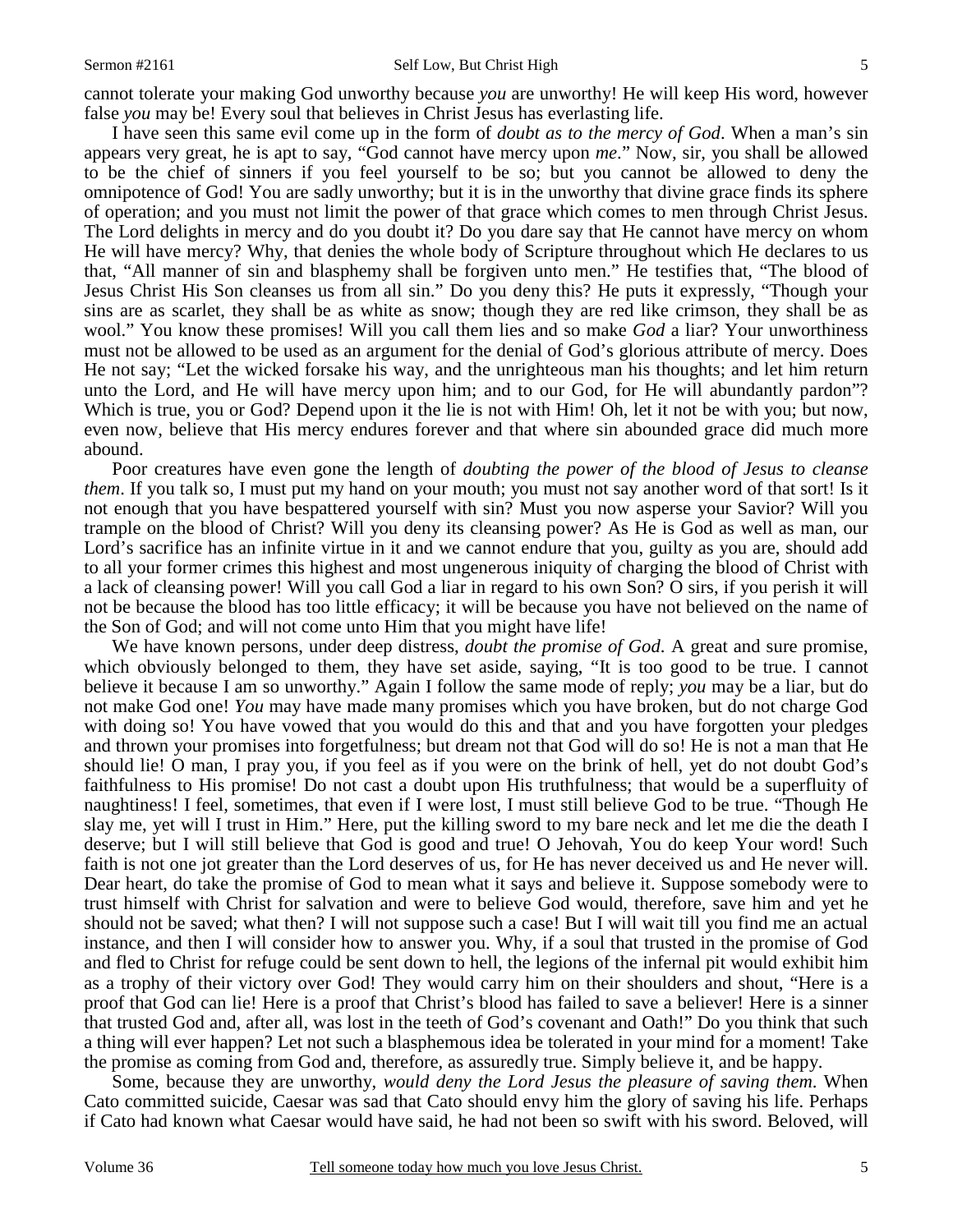you deny Christ the pleasure of forgiving you? Will you go to hell that you may spite the Savior by not suffering Him to save you? Will you look the eternal Father in the face and express a hate so malignant that you venture to say, "I would rather be condemned forever than be saved by the grace of God?" I cannot believe it! Surely you are not such a madman! Come, come, man! I will let you use the blackest language about yourself; you may paint yourself as almost a fiend and little better than the devil if this will please you! You shall sweep up hell, itself, for epithets, if you will, to set forth your own sin and misery! But, I pray you, touch not God! Deny not His mercy! Doubt not His faithfulness! Refuse not His love but submit yourself to His saving grace! Remember how the Syrian messengers diligently observed whether anything would come from the King of Israel, and when Ahab said, "He is my brother," they did, "hastily catch at it," and they said, "Your brother Benhadad." Oh, that you would hastily catch at the word of grace, for one word may be enough to bring you consolation! Remember how the Ninevites, when Jonah preached to them, repented on the bare hope of, "Who can tell?" They had not a word of promise to back them up in their confidence, but they ventured upon, "Who can tell but God may turn from His fierce anger, that we perish not?" Come, dear heart, catch at the smallest hopeful thing. Have a trap for sunbeams as well as for hailstones. Take fast hold upon the sweet words which God has said. Believe them to be true, and risk all upon them. You will never believe better of God than you shall find Him to be.

 Alas, there are some whose sense of unworthiness *turns to sullen rebellion*. I will not speak harshly of them, but I do know some few who frequent these courts, of whom I must say that they are their own jailors and tormenters. Like one of old, they must confess, "My soul refused to be comforted." There is another passage in the psalms which says, "Their soul abhors all manner of meat." Who were these? David says they were fools. I do not say so much as that, dear friends, of any of you; but I am solemnly afraid it would be true if I did say it. He that refuses all manner of meat is likely to starve and who is to be blamed for it? If you refuse the bread of life can we pity you if you die of hunger? To put from you the one and only salvation out of sullen hopelessness is as suicidal as if you stabbed yourself. Will you do so? Will you cry out, "I shall be lost. I know I shall! It is of no use preaching to me! It is of no use praying for me!"? My dear friend, are you really going to give yourself up in such an absurd way while you are yet in the land of hope? Here you sit in the dungeon and I stand before you with a free pardon; will you not take it? It is to be had for the asking; will you not ask for it? It is to be had by the willing receiver; will you not receive it? Then I solemnly tell you that if you remain obstinate there will soon be the rope about your neck and you will reap the due reward of your sin and folly. What? You still cry you are so unworthy? We *know* you are; yet a free pardon is granted you if you will accept it! "Oh, but I feel my unworthiness so terribly!"

 Would a man be hanged out of spite to the clemency of our gracious Queen? Would he choose to be executed because he felt unworthy to be pardoned? Will *you* be lost because you do not feel worthy to be saved? Man alive, if I were you, I would say nothing against the grace which would save me, but I would gratefully accept the loving pardon and the tender mercy of my Lord! I feel that it is no business of mine to plead for my own damnation! The devil and I have had many a skirmish and if there is anything to be said against my being saved, I have no doubt whatever that he will be particularly sure to say it. Therefore I do not go into that line of business; there is no room for me; Satan will do all that can be done in that direction. I find it far more profitable to be picking up all the crumbs of comfort I can find in the form of reasons why I should be saved! In reading the Word of God I find these reasons are as plentiful as blackberries in autumn! God has said it, and I believe it; "He that believes on Him has everlasting life." I believe in Jesus and I have everlasting life! [Here came a shout of "Hallelujah!" "Bless the Lord!"] Yes, we can all of us join in that shout and bless God for His free love which has abounded towards us; which love we have seen and known, and tasted and handled. Well might we all join in one long hallelujah and make the streets ring with; "blessed be the name of the Lord." But the poor folk I am thinking of sit down and bite their nails and chew their lips and weep their eyes away; and never move an inch towards the one blessing which they need above all things! Let me warn such. Remember, a man may commit suicide as truly by refusing to eat as by taking poison; and you may destroy your own souls by refusing Christ quite as surely and guiltily as if you plunged into open rebellion against the Lord God and ran to an excess of riot. Think of this, I pray you.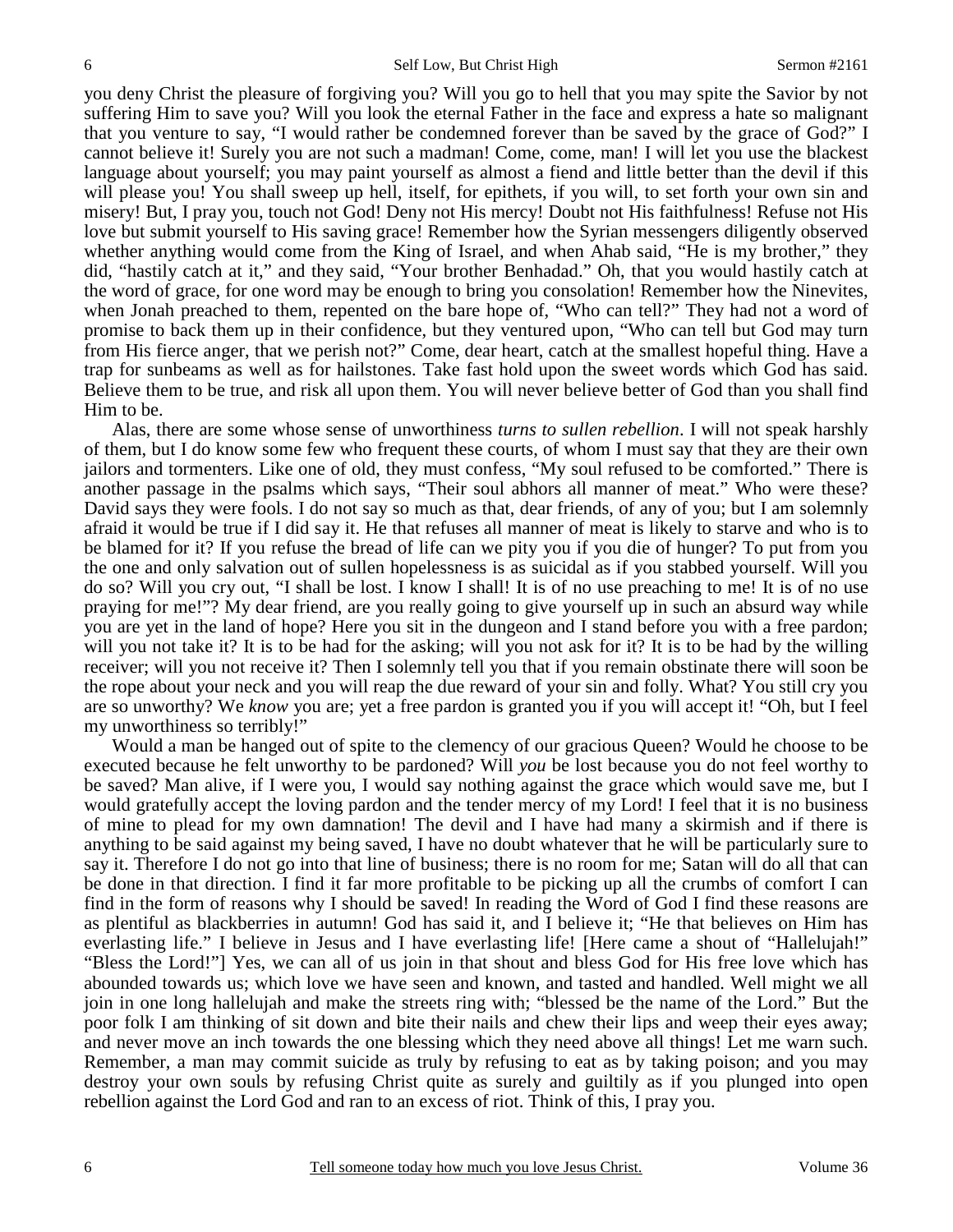For, remember first, *when you have no faith in yourself there is more room in the soul for faith in Jesus*. If you have confidence in yourself, that bit of self is filled. But if you have no confidence in yourself, your soul is one great vacuum and you can hold more of Christ. The greater the emptiness, the more room for that which is to be the fullness! If you have no reason whatever why you should be saved except the free grace of God in Christ, then take that free grace here and now! God help you to do so and may nothing hinder you! Believe the more in Christ because you cannot, in any degree, believe in yourself.

 Again, he that has low thoughts of himself *is on a vantage ground as to receiving saving truth*. He who has true views of himself is likely also to discover the truth with regard to the Lord Jesus and the covenant blessings which come to us in Him. Everything depends, you know, upon the measure with which we calculate. If your yard is too short, or too long, everything will be inaccurate in proportion to the faultiness of your standard of measurement. When you have the right measure as to your own lost, ruined and undone condition, you will soon receive the right measure as to the grace and ability of the Son of God who is able to save unto the uttermost them that come unto God by Him! Jesus is an almighty Savior; there is no horrible crime, no unmentionable offense; no damnable sin which He cannot forgive. There is no criminality or baseness of character which He cannot overcome and remove. "All power is given unto Him," and in the salvation realm He is King of kings and Lord of lords; and nothing can resist His sway. Do you believe this? If so, trust yourself to Him, now, and the moment you do you will pass from death unto life!

 This man, again, through his being so lowly, *had not the conceit to question and doubt*. Doubt is, in most cases, the daughter of pride. Think of a man criticizing God! Job might possibly have done that while he heard of God by the hearing of the ear; but when his eyes saw Him he abhorred himself in dust and ashes. How dare we quibble at God's way of saving the guilty! It is impertinence! It is insanity! Let us have none of it.

 This lowly estimate of himself brought the centurion *away from dictating to Jesus how the blessing should come*. A great many persons we meet with are always mapping out courses for the Holy Spirit. They are willing to be saved if they can be saved by a certain mode. They will believe if they see signs and wonders, but no way else. Their peace must come in the way they have selected and in no other; their mind is made up as to how it ought to be. The centurion might have said, "Lord, come under my roof and then I will believe. The token of Your presence shall make me sure." He did not ask for signs, or wonders, or comforts. Lots of you here are waiting till you *feel* some singular feeling, or *see* some strange vision, or undergo a special *experience.* You cannot believe Christ's bare word; you are too proud to be saved by that, only. O my hearers, if the Lord shows you your utter unworthiness you will be willing to be saved in the simplest manner! You will then ask nothing but this one thing, "Lord, save, or I perish." If Christ had come to the centurion's house, he would have had a very remarkable experience. It would be strange for a Roman soldier to entertain the Savior of the world! But he did not ask for that remarkable experience and peculiar honor. You read biographies, or you hear Christian people tell how they were saved, and you put your finger on certain memorable points, and you say, "If ever I feel *that,* or see *that,* I will believe in Christ; but no way else." Thus it seems that the Lord must bow to *your* will and not do as He thinks fit. Truly, the wind blows where it will and none of our dictation will have weight with the free Spirit or with the sovereign Savior.

 If Christ had come to the man's house there would have been great joy in it; but he did not ask for that joy. Some will not believe in the Lord Jesus unless they feel great joy. But, dear friend, is it right to resolve that if you feel no joy you will not believe in Him? No, rather, if you walk in darkness and see no light, trust in the Lord! If all within seems to be contrary to the fact of your salvation, believe in Christ and you are saved; and if every power and passion of your nature should vote you lost, you are *not* lost if you are simply hanging to the bare Word of the Lord Jesus Christ.

 This man was so brought down that *he was content with just a word*. "Speak the word only, and my servant shall be healed." This is the point to come to. Are you content to believe God's bare word and to be saved by God's word alone? You would believe at once if I could work you a miracle, would you not? What would you believe? You would believe in me! And as I do not want you to believe in me, but